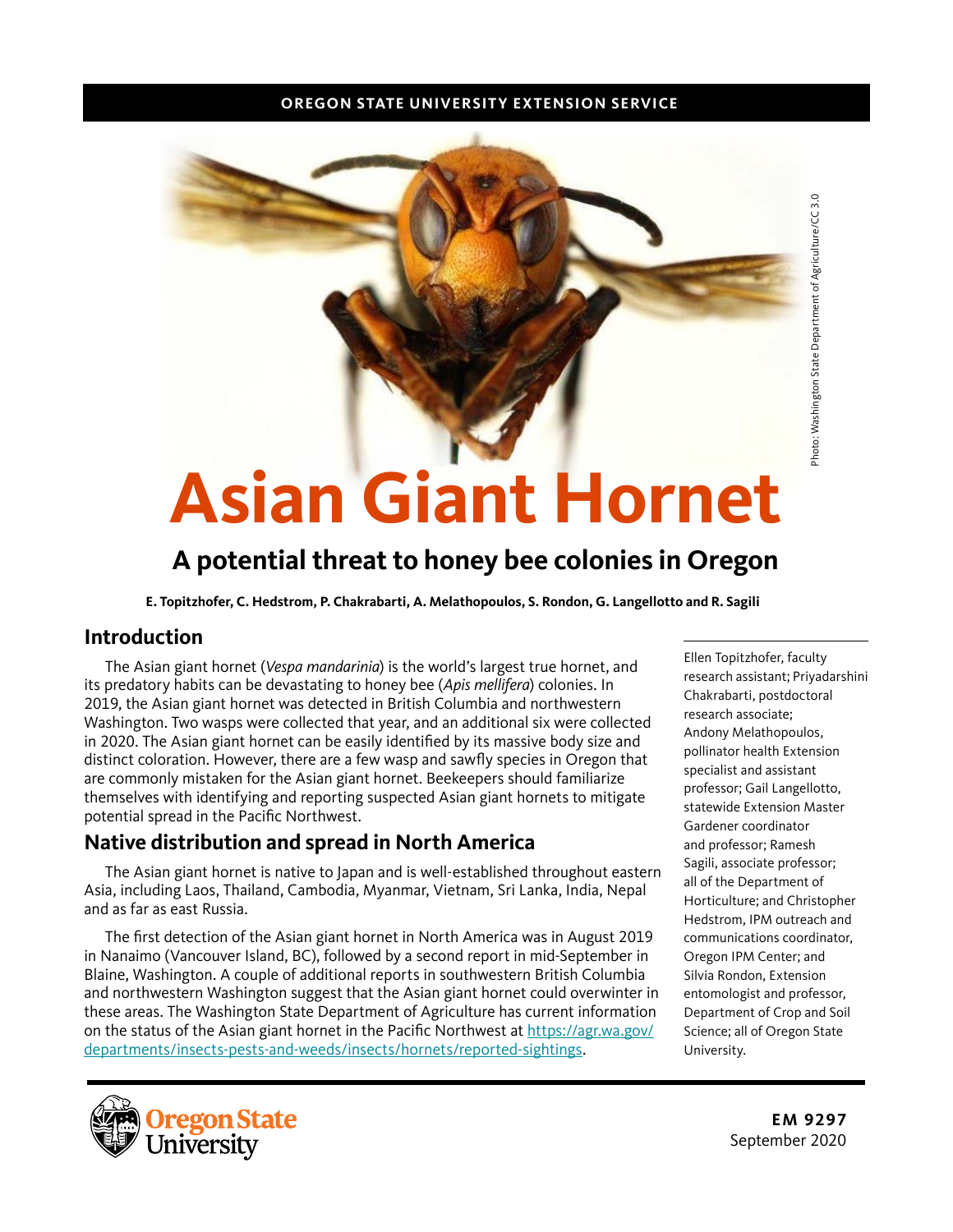# **Distinguishable Asian giant hornet characteristics**

| Worker body size                       | <b>Coloration</b>                         |
|----------------------------------------|-------------------------------------------|
| ■ 40 mm $(-1.5$ in.) body length       | $\vert$ • Large yellow/orange head        |
| $\blacksquare$ 76 mm (~3 in.) wingspan | Black or brown and yellow-striped abdomen |

■ 6 mm (~0.2 in.) barbless sting



Photo: Washington State Department of Agriculture/CC 3.0

Dorsal view (left) and anterior view (right) of the Asian giant hornet (*Vespa mandarinia*).



Illustration: Chris Hedstrom © Oregon IPM Center

# **Identification**

There are several large hymenopteran species (i.e., wasps, hornets, bees and sawflies) that are commonly mistaken for the Asian giant hornet. So far, most reported sightings of Asian giant hornet have been false. Identifications are being made by the Ministry of British Columbia or Washington State Department of Agriculture officials.

Despite their large size and fearful appearance, many of these commonly mistaken species will not sting people. Some, like elm sawflies, only feed on plants. Others, such as the western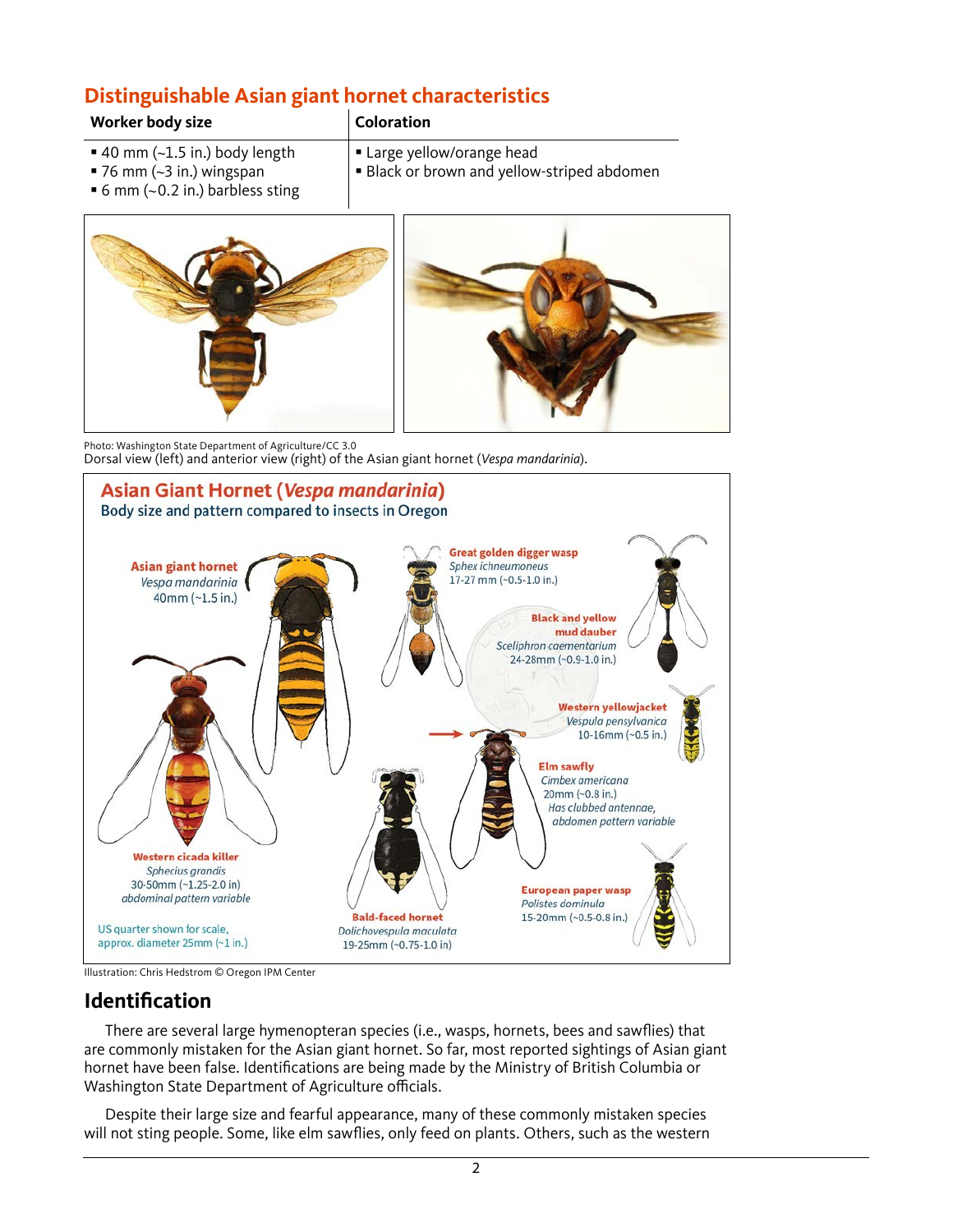cicada killer, the great golden digger wasp or mud daubers, only use their stings to paralyze insect prey.

### **Life cycle**

Currently, there is no information about the biology and ecology of the Asian giant hornet in North America. Information coming from Asia indicates that the hornet prefers low mountain lands and forests. Queens mate in late fall and overwinter alone under the soil. They emerge from hibernation in the spring and feed on tree sap while searching for a nesting site. Queens nest in underground cavities, and prefer spaces with narrow openings, such as rotting tree roots or abandoned rodent nests. Nests in Japan have infrequently been found in tree hollows 3–6 feet above the ground.

A queen starts building the nest's framework of comb cells with paper made from mixing her saliva and woody fibers. She lays eggs in these comb cells and feeds developing larvae with tree resin and a chewy paste of insect and spider tissues foraged within a mile of her nesting site. After 40 days, workers emerge and take over foraging and nest building while the queen continues to lay eggs.

Starting in August, the Asian giant hornet colony rapidly increases in size and raises males and queens. Males and queens mate very close to their nest near the end of their nesting phase. Once brood rearing ceases, workers and males forage for nectar, tree sap and mushrooms while the newly mated queens find overwintering sites. Nests in Japan typically disband by late-October or November.



Illustration: Chris Hedstrom © Oregon IPM Center

### **Damage to honey bee colonies**

Asian giant hornets forage for protein-based food from May to November. They mostly feed on beetles, but will also consume various insects and spiders. Asian giant hornet workers increase *bee-hawking*, or hunting alone for honey bees, in August.

During this phase, the hornets may be seen waiting near hive entrances, catching one bee at a time and carrying it back to the hornet's nest. As their nest expands later in the season, the hornets may prey on honey bees with group-synchronized attacks within about 0.6 miles of the hornets' nest. These *slaughter attacks* involve a group of Asian giant hornet workers that rip apart the guard bees' heads at the hive entrance and continue attacking the rest of the colony to feed on brood. Following this phase, beekeepers may notice a pile of dead, beheaded or dismembered worker honey bees at the hive entrance. Reports from Japan indicate that colony occupation can occur rapidly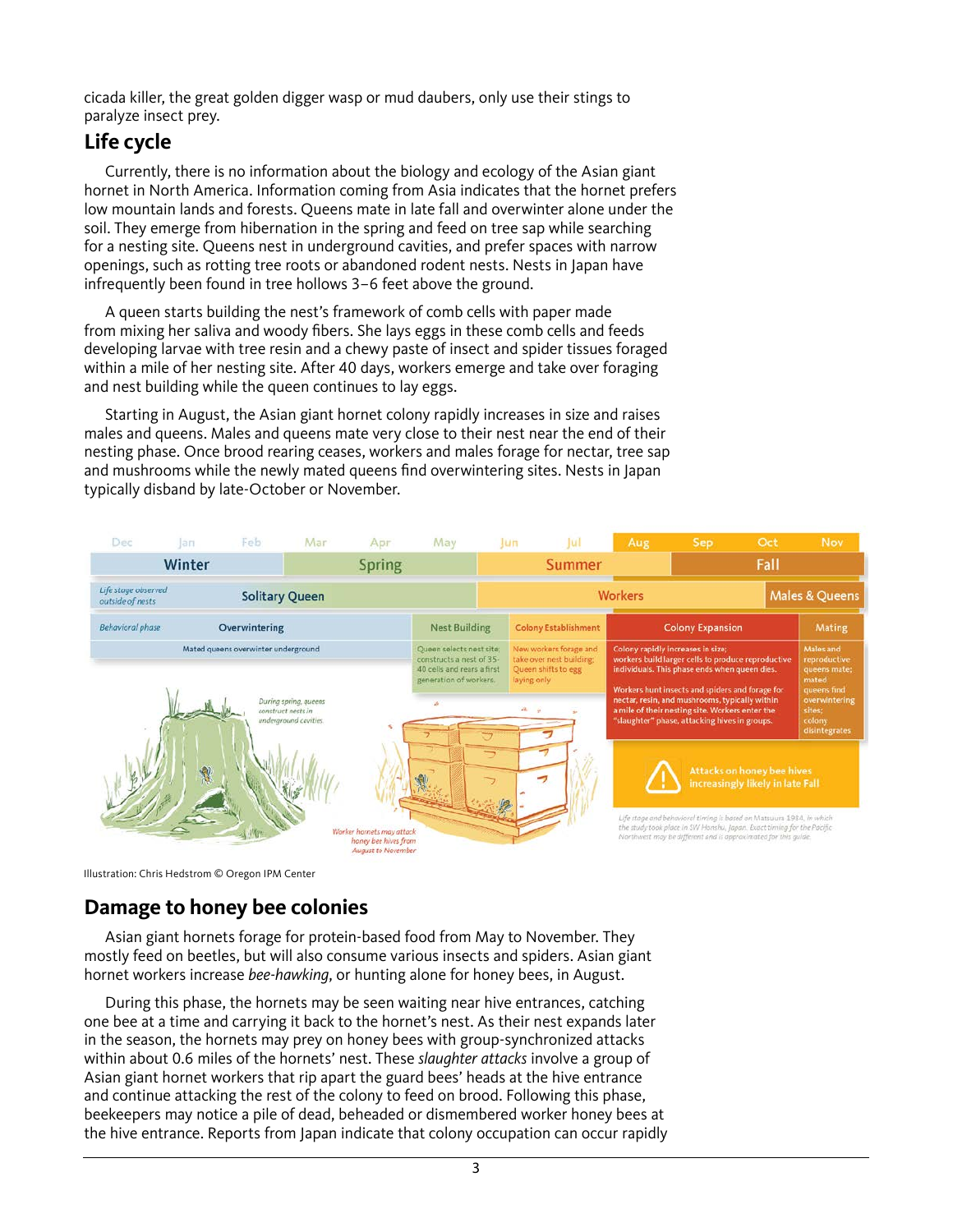during the slaughter attack phase, occurring on average two hours after the attack is initiated. Attacks typically involve eight to 20 hornets and only a few honey bee colonies will survive.

Japanese beekeepers have developed entrance-mounting hornet traps that protect their bees from late-summer slaughter attacks. Currently, there are no reports of honey bee colony deaths related to Asian giant hornets in North America. In 2019, there was a report of suspected damage to a honey bee colony, but Washington State Department of Agriculture officials said the report was unconfirmed and lacked documented evidence.

Asian honey bees (*Apis cerana*), another *Apis* species, have evolved with Asian giant hornets, and have behavioral adaptations to protect their hives from Asian giant hornet slaughter attacks. If an Asian giant hornet enters the hive, Asian honey bees are able to surround and form a "ball" around the hornet. They kill the hornet by vibrating their wings, warming the "ball" cluster and the hornet within it, thus elevating the temperatures at the center of the cluster to about 120°F. However, European honey bees (*Apis mellifera*) are defenseless against slaughter attacks, as they do not possess these defense strategies.

### **Asian giant hornet and the public**

Similar to other stinging social wasps like yellowjackets, Asian giant hornet stings can result in a severe allergic response known as anaphylaxis in some people. Hornet stings are more powerful and potent than those of yellowjackets, and can cause serious injuries. Beekeepers are the most likely to encounter a large number of Asian giant hornets during attacks on their bee colonies. Regular beekeeping suits do not provide sufficient protection, so beekeepers encountering Asian giant hornets should not try to kill the wasps, but rather contact the Oregon Department of Agriculture immediately. Encounters with Asian giant hornets will be less likely for the general public compared to beekeepers. Unlike yellowjackets, Asian giant hornets are not expected to nest in and around homes in urban areas. They appear more associated with forests or forest fragments. If a nest is discovered, contact the Oregon Department of Agriculture immediately rather than attempt to kill the hornets.

### **Reporting Asian giant hornet sightings**

If you are confident that you have seen an Asian giant hornet or you suspect an Asian giant hornet attack on a honey bee colony, please submit a report to the Oregon Department of Agriculture or contact your local Extension agent. Recent modeling from the Washington State Department of Agriculture and Washington State University suggest low winter temperatures and low precipitation make it unlikely that Asian giant hornets can establish east of the Cascades.

Report a suspected Asian giant hornet sighting to the Oregon Department of Agriculture at<https://beav.es/47y> or call 503-986-4636.

Details to include in an Asian giant hornet sighting report:

- Your detailed contact information (name, phone number and e-mail).
- The date and location of the sighting or attack.
- High resolution photograph of Asian giant hornets or suspected predated hive.
- Description of hive damage in case you do not have images from the scene of an Asian giant hornet attack.

**CAUTION:** Asian giant hornets pose a threat to human health. We urge people to be cautious if they see a suspected Asian giant hornet. Do not approach a suspected Asian giant hornet, which can sting humans if threatened or disturbed. Do not attempt to remove a suspected Asian giant hornet nest.